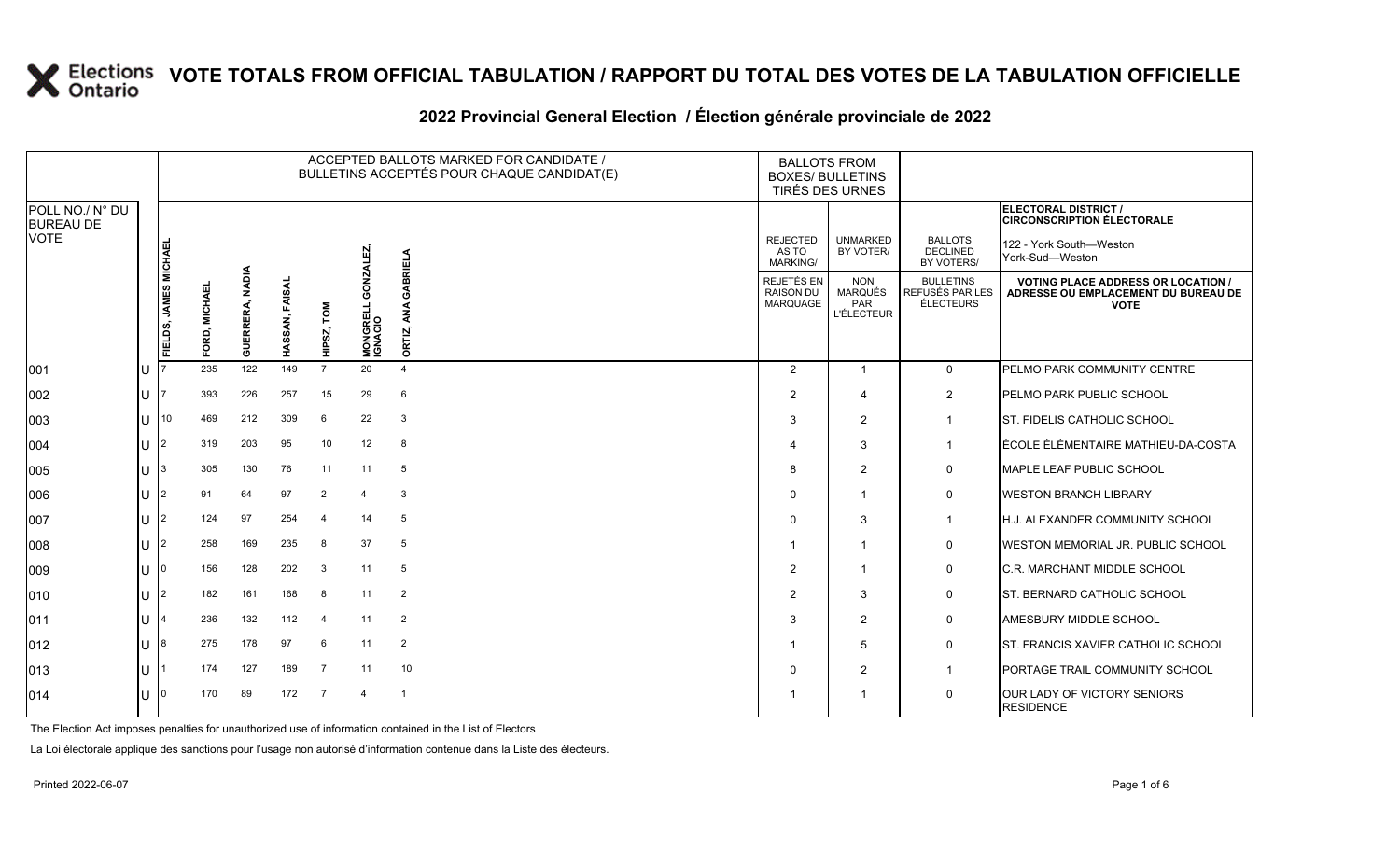#### **2022 Provincial General Election / Élection générale provinciale de 2022**

|                                     |    | ACCEPTED BALLOTS MARKED FOR CANDIDATE /<br>BULLETINS ACCEPTÉS POUR CHAQUE CANDIDAT(E) |                    |                           |                   |                      |                                 |                | <b>BOXES/ BULLETINS</b>                                  | <b>BALLOTS FROM</b><br>TIRÉS DES URNES                   |                                                  |                                                                                                 |
|-------------------------------------|----|---------------------------------------------------------------------------------------|--------------------|---------------------------|-------------------|----------------------|---------------------------------|----------------|----------------------------------------------------------|----------------------------------------------------------|--------------------------------------------------|-------------------------------------------------------------------------------------------------|
| POLL NO./ N° DU<br><b>BUREAU DE</b> |    |                                                                                       |                    |                           |                   |                      |                                 |                |                                                          |                                                          |                                                  | ELECTORAL DISTRICT /<br><b>CIRCONSCRIPTION ÉLECTORALE</b>                                       |
| <b>VOTE</b>                         |    |                                                                                       |                    |                           |                   |                      |                                 | <b>BRIELA</b>  | <b>REJECTED</b><br>AS TO<br><b>MARKING/</b>              | <b>UNMARKED</b><br>BY VOTER/                             | <b>BALLOTS</b><br><b>DECLINED</b><br>BY VOTERS/  | 122 - York South-Weston<br>York-Sud-Weston                                                      |
|                                     |    | FIELDS, JAMES MICHAEI                                                                 | D, MICHAEL<br>FORI | <b>NADIA</b><br>GUERRERA, | FAISAL<br>HASSAN, | <b>NOL</b><br>HIPSZ, | Ō<br><b>MONGRELL</b><br>IGNACIO | ORTIZ,         | <b>REJETÉS EN</b><br><b>RAISON DU</b><br><b>MARQUAGE</b> | <b>NON</b><br><b>MARQUÉS</b><br>PAR<br><b>L'ÉLECTEUR</b> | <b>BULLETINS</b><br>REFUSÉS PAR LES<br>ÉLECTEURS | <b>VOTING PLACE ADDRESS OR LOCATION /</b><br>ADRESSE OU EMPLACEMENT DU BUREAU DE<br><b>VOTE</b> |
| $ 015\rangle$                       | ΙU |                                                                                       | 186                | 98                        | 119               | 10 <sup>1</sup>      | 15                              | 3              | $\overline{2}$                                           | $\overline{1}$                                           | $\mathbf 0$                                      | <b>BROOKHAVEN PUBLIC SCHOOL</b>                                                                 |
| 016                                 | lu | $\overline{2}$                                                                        | 148                | 104                       | 154               | $\overline{4}$       | -5                              | 5              | 0                                                        |                                                          | $\mathbf 0$                                      | <b>AMESBURY COMMUNITY CENTRE - MPR</b>                                                          |
| 017                                 | IП | 4                                                                                     | 231                | 154                       | 114               | $\overline{2}$       | -5                              | $\overline{2}$ | 2                                                        | -1                                                       | $\overline{2}$                                   | <b>GEORGE ANDERSON PUBLIC SCHOOL</b>                                                            |
| $ 018\rangle$                       | IП | $\overline{2}$                                                                        | 238                | 145                       | 113               | 10                   | 10                              | $\overline{4}$ | 4                                                        | 5                                                        | $\mathsf{O}$                                     | IMMACULATE CONCEPTION CATHOLIC<br><b>SCHOOL</b>                                                 |
| $ 019\rangle$                       | IП | 5                                                                                     | 290                | 217                       | 335               | 8                    | 27                              | 16             | $\Omega$                                                 | $\Omega$                                                 | $\mathbf{1}$                                     | YORK HUMBER HIGH SCHOOL                                                                         |
| 020                                 | Iп |                                                                                       | 312                | 204                       | 256               | $\overline{4}$       | 29                              | 8              |                                                          | $\Omega$                                                 | 0                                                | <b>BALA COMMUNITY SCHOOL</b>                                                                    |
| 021                                 | lu |                                                                                       | 106                | 84                        | 87                |                      | 12                              | 5              | $\Omega$                                                 | -1                                                       | 0                                                | YORK RECREATION CENTRE                                                                          |
| 022                                 | lυ |                                                                                       | 69                 | 51                        | 46                | 4                    |                                 | $\overline{2}$ | $\Omega$                                                 |                                                          | $\mathbf 0$                                      | <b>GREENBOROUGH COMMUNITY CHURCH</b>                                                            |
| 023                                 | IН |                                                                                       | 52                 | 25                        | 41                | $\overline{2}$       | 2                               | -1             | 3                                                        | $\Omega$                                                 | $\mathbf 0$                                      | <b>GREENBOROUGH COMMUNITY CHURCH</b>                                                            |
| 024                                 | IП |                                                                                       | 264                | 145                       | 241               | 8                    | 21                              | 6              | $\Omega$                                                 | 3                                                        | $\mathbf{1}$                                     | ROSELANDS JR. PUBLIC SCHOOL                                                                     |
| 025                                 | IП | 6                                                                                     | 136                | 106                       | 160               | 6                    | 15                              | 6              | 3                                                        | $\Omega$                                                 | $\mathbf 0$                                      | OUR LADY OF VICTORY CATHOLIC SCHOOL                                                             |
| 026                                 | IП | 5                                                                                     | 190                | 117                       | 177               | - 9                  | 21                              | 3              | 10                                                       | 3                                                        | 0                                                | FRANK OKE SECONDARY SCHOOL                                                                      |
| 027                                 | IП |                                                                                       | 90                 | 57                        | 111               | $\overline{2}$       | 8                               | 3              |                                                          | -1                                                       | $\mathbf 0$                                      | CORDELLA JR. PUBLIC SCHOOL                                                                      |
| 028                                 | ΙU |                                                                                       | 137                | 79                        | 147               |                      | 12                              | $\overline{4}$ | 2                                                        | 4                                                        | $\mathbf 0$                                      | <b>GEORGE HARVEY COLLEGIATE INSTITUTE</b>                                                       |

The Election Act imposes penalties for unauthorized use of information contained in the List of Electors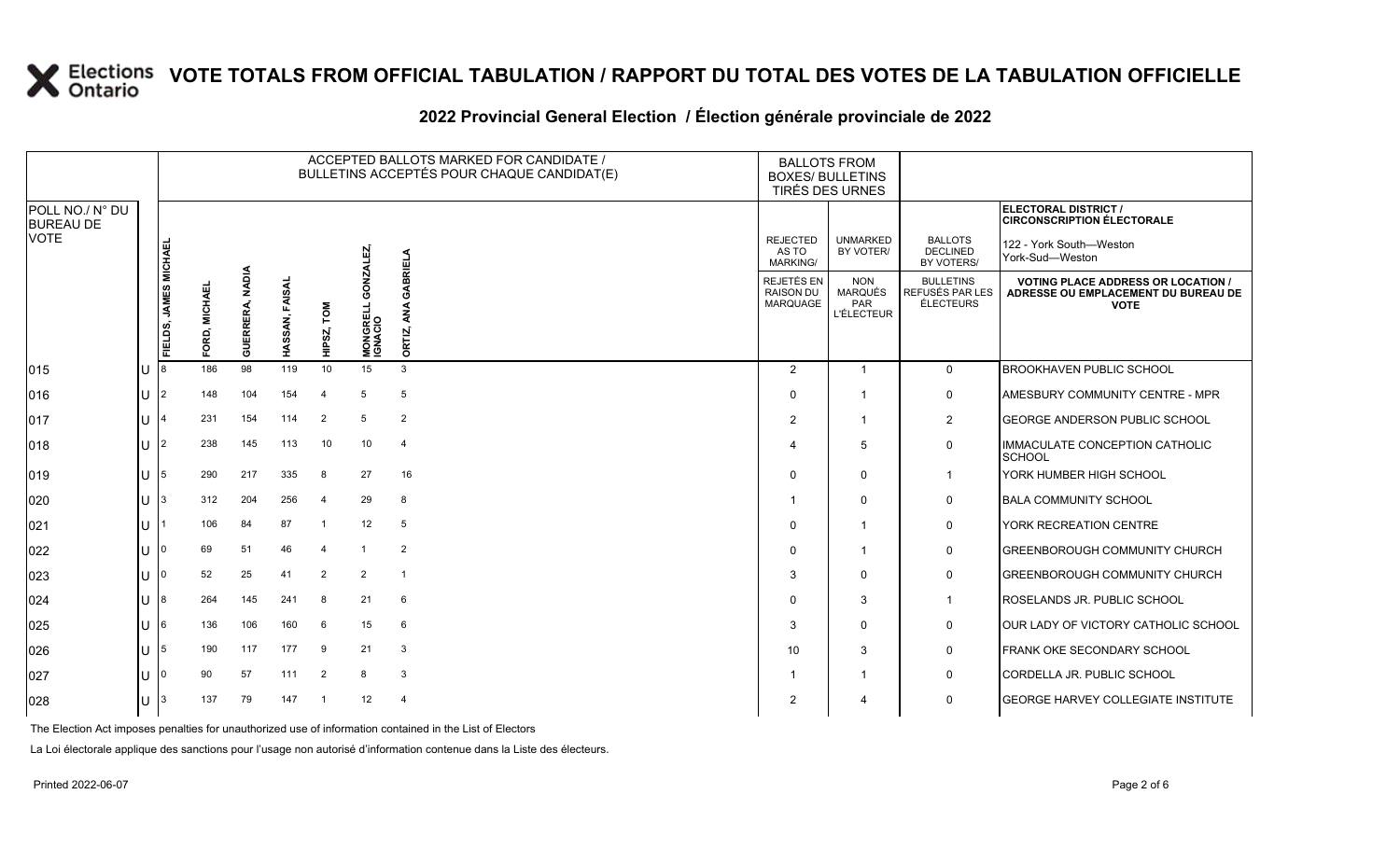#### **2022 Provincial General Election / Élection générale provinciale de 2022**

|                                     |     | ACCEPTED BALLOTS MARKED FOR CANDIDATE /<br>BULLETINS ACCEPTÉS POUR CHAQUE CANDIDAT(E) |               |                           |                |                |                                        |                         | <b>BALLOTS FROM</b><br><b>BOXES/ BULLETINS</b><br>TIRÉS DES URNES |                                                          |                                                  |                                                                                                 |
|-------------------------------------|-----|---------------------------------------------------------------------------------------|---------------|---------------------------|----------------|----------------|----------------------------------------|-------------------------|-------------------------------------------------------------------|----------------------------------------------------------|--------------------------------------------------|-------------------------------------------------------------------------------------------------|
| POLL NO./ N° DU<br><b>BUREAU DE</b> |     |                                                                                       |               |                           |                |                |                                        |                         |                                                                   |                                                          |                                                  | ELECTORAL DISTRICT /<br><b>CIRCONSCRIPTION ÉLECTORALE</b>                                       |
| <b>VOTE</b>                         |     |                                                                                       |               |                           |                |                |                                        |                         | <b>REJECTED</b><br>AS TO<br><b>MARKING/</b>                       | <b>UNMARKED</b><br>BY VOTER/                             | <b>BALLOTS</b><br><b>DECLINED</b><br>BY VOTERS/  | 122 - York South-Weston<br>York-Sud-Weston                                                      |
|                                     |     | FIELDS, JAMES MICHAEL                                                                 | FORD, MICHAEL | <b>NADIA</b><br>GUERRERA, | HASSAN, FAISAI | NOT<br>HIPSZ,  | GONZALEZ<br><b>MONGRELL</b><br>IGNACIO | GABRIELA<br>इ<br>ORTIZ, | REJETÉS EN<br><b>RAISON DU</b><br><b>MARQUAGE</b>                 | <b>NON</b><br><b>MARQUÉS</b><br>PAR<br><b>L'ÉLECTEUR</b> | <b>BULLETINS</b><br>REFUSÉS PAR LES<br>ÉLECTEURS | <b>VOTING PLACE ADDRESS OR LOCATION /</b><br>ADRESSE OU EMPLACEMENT DU BUREAU DE<br><b>VOTE</b> |
| 029                                 | IU  |                                                                                       | 326           | 174                       | 316            | 19             | 22                                     | 8                       | $\overline{\mathbf{1}}$                                           | $\Omega$                                                 | $\mathbf{0}$                                     | SILVERTHORN JR PUBLIC SCHOOL                                                                    |
| 030                                 | lU  | 5                                                                                     | 205           | 139                       | 166            | 9              | 12                                     | 5                       | 3                                                                 | $\overline{2}$                                           | $\mathbf 0$                                      | ST. MATTHEW CATHOLIC SCHOOL                                                                     |
| 031                                 | ΙU  | 4                                                                                     | 308           | 180                       | 302            | 6              | 31                                     | 10                      | $\boldsymbol{4}$                                                  | 3                                                        | $\overline{2}$                                   | LAMBTON PARK COMMUNITY SCHOOL                                                                   |
| 032                                 | lu  | $\overline{\mathbf{A}}$                                                               | 87            | 108                       | 157            | $\overline{a}$ | 8                                      | 8                       | $\mathbf 0$                                                       | $\overline{2}$                                           | 0                                                | ROCKCLIFFE MIDDLE SCHOOL                                                                        |
| 033                                 | IП  |                                                                                       | 207           | 83                        | 185            | 5              | 25                                     | 3                       | $\overline{2}$                                                    | -1                                                       | 0                                                | <b>ST. OSCAR ROMERO CATHOLIC S.S.</b>                                                           |
| $ 034\rangle$                       | lu- | 3                                                                                     | 212           | 146                       | 218            | $\overline{7}$ | 14                                     | $\overline{7}$          | $\Delta$                                                          | 1                                                        | $\mathsf{O}$                                     | <b>GEORGE SYME COMMUNITY SCHOOL</b>                                                             |
| 035                                 | lU  | $\overline{4}$                                                                        | 218           | 137                       | 265            | - 7            | 16                                     | $\overline{2}$          | $\overline{2}$                                                    | $\overline{2}$                                           | 0                                                | PEACE COMMUNITY CHURCH OF JESUS<br><b>CHRIST</b>                                                |
| 400                                 | lu  | 0                                                                                     | 33            | 17                        | 46             | $\mathbf 0$    | $\mathbf 0$                            | $\overline{1}$          | $\Omega$                                                          | $\Omega$                                                 | $\mathbf 1$                                      | <b>COUNTRY CLUB TOWERS A &amp; B</b>                                                            |
| 401                                 | ΙU  | 0                                                                                     | 21            | 10                        | 28             | $\mathbf 0$    | $\Omega$                               | $\overline{2}$          | $\mathbf 0$                                                       | $\Omega$                                                 | 0                                                | <b>COUNTRY CLUB TOWERS A &amp; B</b>                                                            |
| 402                                 | ΠT  |                                                                                       | 36            | 53                        | 26             | $\mathbf{1}$   | -1                                     | $\mathbf 0$             |                                                                   | $\Omega$                                                 | 0                                                | <b>CASA ABRUZZO</b>                                                                             |
| 403                                 | ΙU  | $\overline{4}$                                                                        | 22            | 45                        | 20             | $\overline{0}$ | $\Omega$                               | $\mathbf 0$             | $\boldsymbol{\Delta}$                                             | $\Omega$                                                 | 0                                                | MAPLE LEAF DRIVE SENIORS APTS.                                                                  |
| 404A                                | lu- | $\Omega$                                                                              | 12            | 13                        | 51             | -1             |                                        | $\mathbf 0$             | $\Omega$                                                          | $\Omega$                                                 | 0                                                | UPWOOD PARK HOUSING CO-OP                                                                       |
| 404B                                | lu- | $\Omega$                                                                              | 16            | 18                        | 46             | $\Omega$       | -1                                     | $\mathbf 0$             | $\Omega$                                                          | $\Omega$                                                 | 0                                                | UPWOOD PARK HOUSING CO-OP                                                                       |
| 405                                 | IU. |                                                                                       | 12            | 11                        | 94             | $\Omega$       | $\Omega$                               | $\mathbf 0$             | $\Omega$                                                          | 0                                                        | 0                                                | HUMBERVIEW HOUSING CO-OP                                                                        |

The Election Act imposes penalties for unauthorized use of information contained in the List of Electors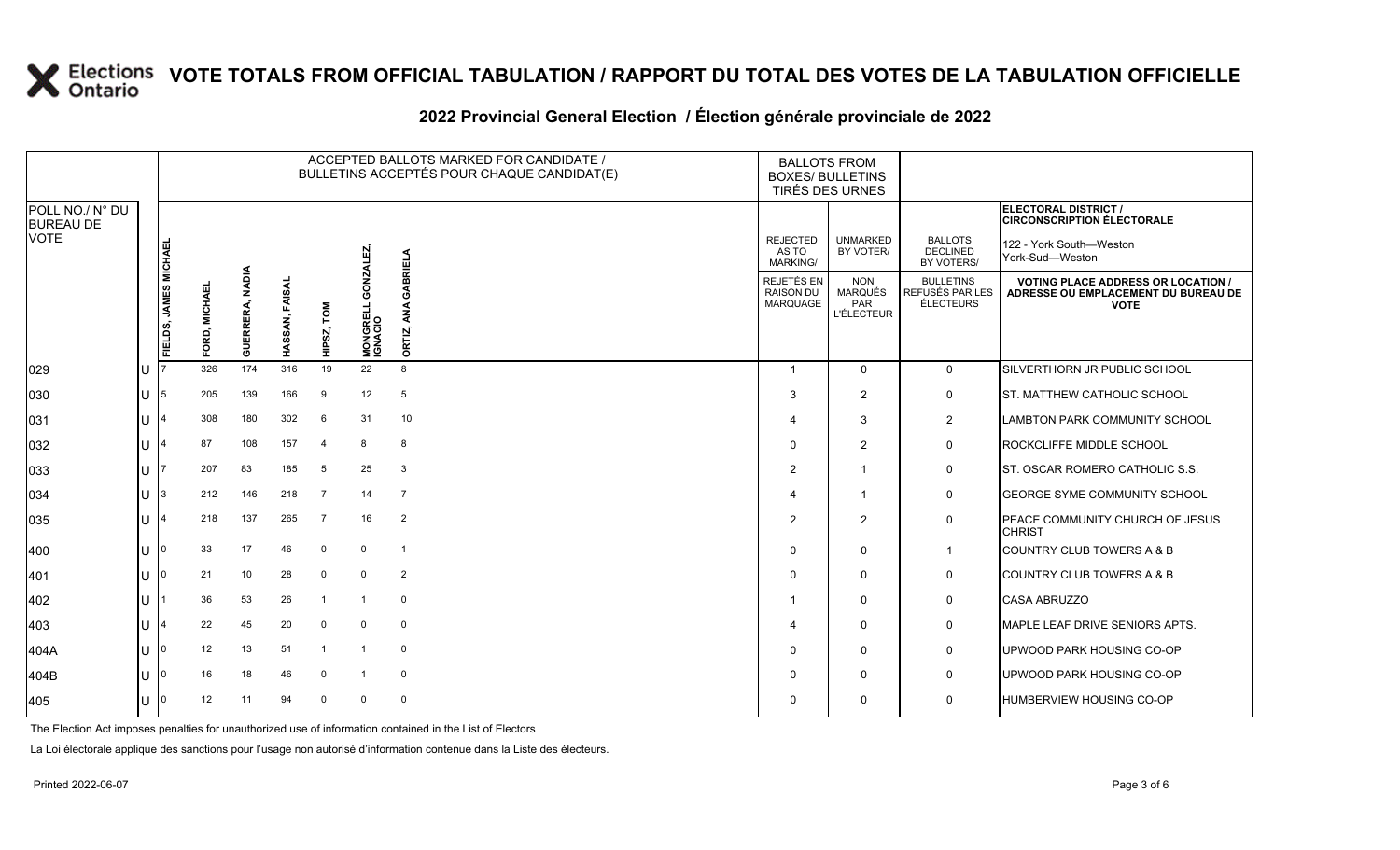#### **2022 Provincial General Election / Élection générale provinciale de 2022**

|                                     |      | ACCEPTED BALLOTS MARKED FOR CANDIDATE /<br>BULLETINS ACCEPTÉS POUR CHAQUE CANDIDAT(E) |               |                                  |                   |                |                    |                | <b>BALLOTS FROM</b><br><b>BOXES/ BULLETINS</b><br>TIRÉS DES URNES |                                                          |                                                  |                                                                                                 |
|-------------------------------------|------|---------------------------------------------------------------------------------------|---------------|----------------------------------|-------------------|----------------|--------------------|----------------|-------------------------------------------------------------------|----------------------------------------------------------|--------------------------------------------------|-------------------------------------------------------------------------------------------------|
| POLL NO./ N° DU<br><b>BUREAU DE</b> |      |                                                                                       |               |                                  |                   |                |                    |                |                                                                   |                                                          |                                                  | <b>ELECTORAL DISTRICT /</b><br><b>CIRCONSCRIPTION ÉLECTORALE</b>                                |
| <b>VOTE</b>                         |      |                                                                                       |               |                                  |                   |                | ΓĘ                 | ABRIELA        | <b>REJECTED</b><br>AS TO<br>MARKING/                              | <b>UNMARKED</b><br>BY VOTER/                             | <b>BALLOTS</b><br><b>DECLINED</b><br>BY VOTERS/  | 122 - York South-Weston<br>York-Sud-Weston                                                      |
|                                     |      | FIELDS, JAMES MICHAE                                                                  | FORD, MICHAEL | <b>NADIA</b><br><b>GUERRERA,</b> | FAISAL<br>HASSAN, | Σō1<br>HIPSZ,  | GONZAI<br>MONGRELL | ø<br>ORTIZ,    | REJETÉS EN<br><b>RAISON DU</b><br>MARQUAGE                        | <b>NON</b><br>MARQUÉS<br><b>PAR</b><br><b>L'ÉLECTEUR</b> | <b>BULLETINS</b><br>REFUSÉS PAR LES<br>ÉLECTEURS | <b>VOTING PLACE ADDRESS OR LOCATION /</b><br>ADRESSE OU EMPLACEMENT DU BUREAU DE<br><b>VOTE</b> |
| 406                                 | U    |                                                                                       | 29            | 27                               | 29                | $\mathbf 0$    |                    | $\mathbf 0$    | -1                                                                | $\mathbf{1}$                                             | $\mathbf 0$                                      | CENTRAL KING SENIORS RESIDENCE                                                                  |
| 407                                 | U    |                                                                                       | 10            | 24                               | 119               |                | $\Omega$           | $\mathbf 0$    |                                                                   | 0                                                        | 0                                                | HICKORY TREE CO-OP                                                                              |
| 408                                 | U    | 3                                                                                     | 19            | 25                               | 46                |                |                    | 0              | $\Omega$                                                          | $\Omega$                                                 | 0                                                | <b>EAGLE MANOR</b>                                                                              |
| 409                                 | U    | 10                                                                                    | 22            | 30                               | 87                | 0              | 3                  | 0              | $\Omega$                                                          | 3                                                        | 0                                                | <b>BELLEVUE APARTMENTS</b>                                                                      |
| 410A                                | U    |                                                                                       | 41            | 23                               | 50                | $\overline{7}$ | 6                  | $\mathbf{1}$   | $\Omega$                                                          | $\mathbf 0$                                              | 0                                                | <b>RIVER RIDGE APTS.</b>                                                                        |
| 410B                                | U    | 3                                                                                     | 42            | 30                               | 39                | $\overline{4}$ | $\overline{4}$     | $\overline{2}$ |                                                                   | $\mathbf 0$                                              | $\mathbf 0$                                      | <b>RIVER RIDGE APTS.</b>                                                                        |
| 411                                 | U 12 |                                                                                       | 37            | 41                               | 77                | $\mathbf 0$    | 3                  | $\mathbf 0$    | -1                                                                | $\Omega$                                                 | $\mathbf 0$                                      | <b>WILLOW GLEN APTS.</b>                                                                        |
| 412                                 | U    | $\overline{0}$                                                                        | 28            | 38                               | 81                | -1             |                    | $\overline{1}$ | 5                                                                 | $\Omega$                                                 | 0                                                | AMESBURY HEIGHTS APTS / ALTAIR APTS                                                             |
| 413A                                | U    |                                                                                       | 34            | 26                               | 54                | 0              |                    | $\overline{4}$ | $\Omega$                                                          | $\Omega$                                                 | 0                                                | MAPLE CREEK APTS.                                                                               |
| 413B                                | U    |                                                                                       | 34            | 29                               | 46                | $\overline{2}$ | 2                  | $\mathbf 0$    | $\overline{2}$                                                    | 0                                                        | 0                                                | <b>MAPLE CREEK APTS.</b>                                                                        |
| 414                                 | U    | 10                                                                                    | 14            | 36                               | 38                | $\mathbf 0$    | -1                 | $\overline{1}$ | $\Omega$                                                          | $\mathbf 0$                                              | 0                                                | <b>TRIMBEE COURT</b>                                                                            |
| 415                                 | U    | $\overline{2}$                                                                        | 33            | 33                               | 93                | $\mathbf 0$    | 3                  | $\overline{2}$ |                                                                   | $\overline{1}$                                           | 0                                                | <b>VILLA GASPAR</b>                                                                             |
| 416A                                | U    | 13                                                                                    | 29            | 28                               | 42                | 0              | -1                 | $\mathbf 0$    | $\Omega$                                                          | 0                                                        | 0                                                | <b>PLAUT MANOR</b>                                                                              |
| 416B                                | U    | 0                                                                                     | 27            | 27                               | 44                |                | $\overline{2}$     | $\overline{1}$ | $\overline{2}$                                                    | $\Omega$                                                 | $\mathbf 1$                                      | <b>PLAUT MANOR</b>                                                                              |

The Election Act imposes penalties for unauthorized use of information contained in the List of Electors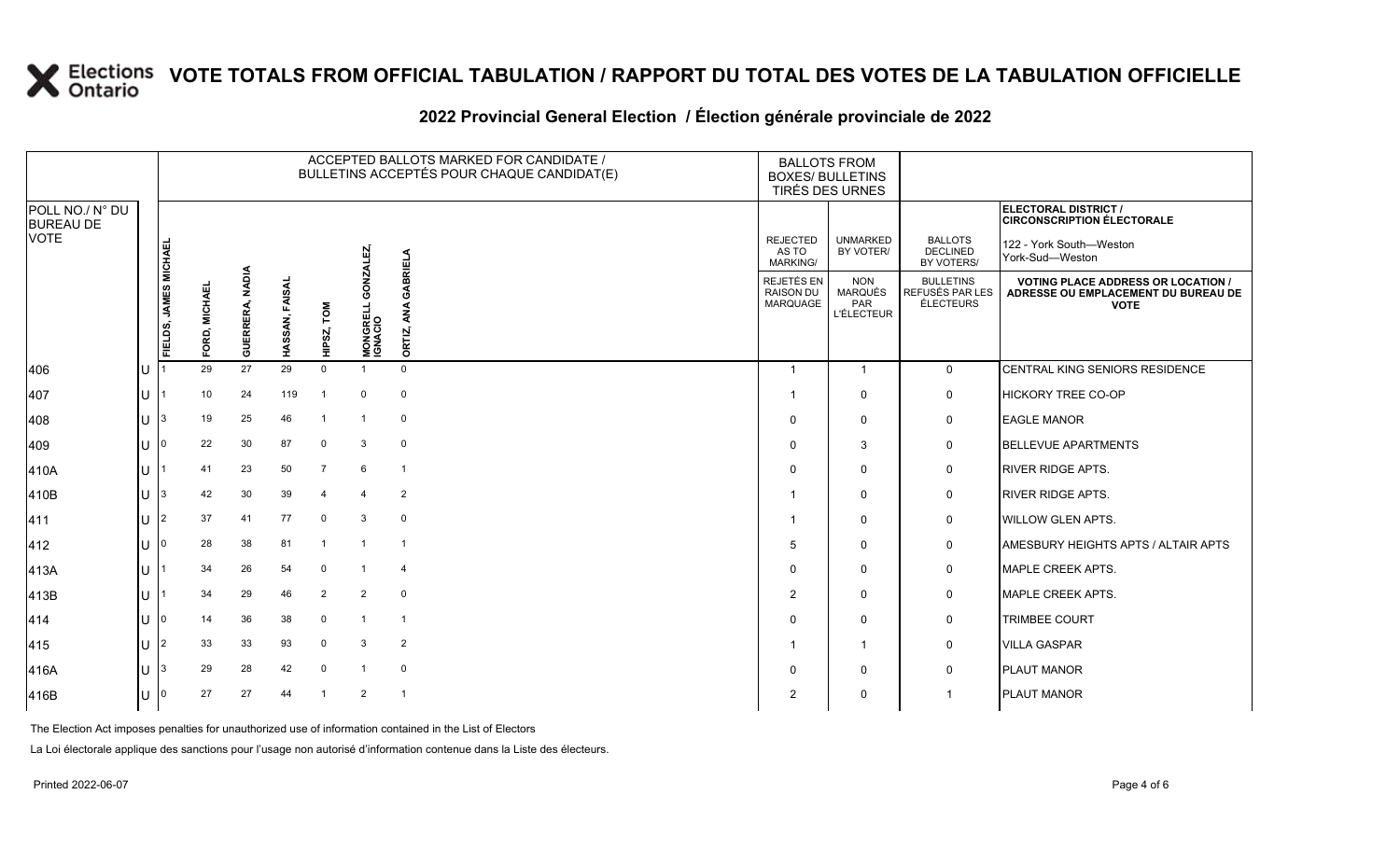#### **2022 Provincial General Election / Élection générale provinciale de 2022**

|                                     |    | ACCEPTED BALLOTS MARKED FOR CANDIDATE /<br>BULLETINS ACCEPTÉS POUR CHAQUE CANDIDAT(E) |               |                           |                   |                |                            |                | <b>BALLOTS FROM</b><br><b>BOXES/ BULLETINS</b>    | TIRÉS DES URNES                                          |                                                  |                                                                                               |
|-------------------------------------|----|---------------------------------------------------------------------------------------|---------------|---------------------------|-------------------|----------------|----------------------------|----------------|---------------------------------------------------|----------------------------------------------------------|--------------------------------------------------|-----------------------------------------------------------------------------------------------|
| POLL NO./ N° DU<br><b>BUREAU DE</b> |    |                                                                                       |               |                           |                   |                |                            |                |                                                   |                                                          |                                                  | ELECTORAL DISTRICT /<br><b>CIRCONSCRIPTION ÉLECTORALE</b>                                     |
| <b>VOTE</b>                         |    |                                                                                       |               |                           |                   |                | Ŋ                          | <b>BRIELA</b>  | <b>REJECTED</b><br>AS TO<br>MARKING/              | <b>UNMARKED</b><br>BY VOTER/                             | <b>BALLOTS</b><br><b>DECLINED</b><br>BY VOTERS/  | 122 - York South-Weston<br>York-Sud-Weston                                                    |
|                                     |    | FIELDS, JAMES MICHAEL                                                                 | FORD, MICHAEL | <b>NADIA</b><br>GUERRERA, | FAISAL<br>HASSAN, | NOT<br>HIPSZ,  | <b>MONGRELL</b><br>IGNACIO | ORTIZ,         | <b>REJETÉS EN</b><br><b>RAISON DU</b><br>MARQUAGE | <b>NON</b><br><b>MARQUÉS</b><br>PAR<br><b>L'ÉLECTEUR</b> | <b>BULLETINS</b><br>REFUSÉS PAR LES<br>ÉLECTEURS | <b>VOTING PLACE ADDRESS OR LOCATION</b><br>ADRESSE OU EMPLACEMENT DU BUREAU DE<br><b>VOTE</b> |
| 417                                 | U  |                                                                                       | 75            | 57                        | 49                | $\overline{2}$ | 9                          | $\overline{2}$ | $\overline{2}$                                    | $\mathbf{0}$                                             | $\mathbf{1}$                                     | <b>GREENVIEW APTS.</b>                                                                        |
| 418                                 | lu |                                                                                       | 17            | 42                        | 103               | -1             | -1                         | $\mathbf 0$    |                                                   | 0                                                        | 0                                                | 720 TRETHEWEY DR                                                                              |
| 419                                 | U  | 3                                                                                     | 28            | 37                        | 34                | $\mathbf 0$    | -1                         | $\overline{1}$ | 6                                                 | $\Omega$                                                 | 0                                                | SILVERTHORN PLACE                                                                             |
| 420                                 | U  | 3                                                                                     | 28            | 36                        | 43                | -1             | -5                         | 3              | 2                                                 | $\mathbf 1$                                              | 0                                                | <b>OUTLOOK MANOR</b>                                                                          |
| 421                                 | U  |                                                                                       | 91            | 56                        | 58                | $\overline{1}$ | 9                          | $\mathbf{1}$   | $\Omega$                                          | $\mathbf 0$                                              | 0                                                | PARKVIEW APTS.                                                                                |
| 422                                 | U  | $\overline{2}$                                                                        | 62            | 65                        | 52                | $\overline{4}$ | 8                          | $\mathbf 0$    | 2                                                 | $\Omega$                                                 | 0                                                | <b>RIVERVIEW APTS.</b>                                                                        |
| 423                                 | ΠT |                                                                                       | 88            | 52                        | 46                | 5              | 8                          | $\overline{4}$ | 3                                                 | -1                                                       | $\mathbf{1}$                                     | <b>VALLEYVIEW APTS.</b>                                                                       |
| 700                                 | ΠT | $\overline{2}$                                                                        |               | 6                         | -1                | $\mathbf 0$    | $\overline{1}$             | $\mathbf 0$    | $\Omega$                                          | $\Omega$                                                 | 0                                                | <b>NORTH PARK NURSING HOME</b>                                                                |
| 701                                 | ΠT |                                                                                       | 21            | 16                        | 12                |                |                            | -1             |                                                   | $\Omega$                                                 | 0                                                | <b>WESTON GARDENS</b>                                                                         |
| 702                                 | IП | 3                                                                                     | 5             | 10                        | 5                 | $\mathbf 0$    | 2                          | $\overline{1}$ | $\overline{2}$                                    | $\Omega$                                                 | 0                                                | WESTON TERRACE CARE COMMUNITY                                                                 |
| 703                                 | U  | 2                                                                                     | 12            | 9                         | 4                 | $\mathbf 0$    | 2                          | $\mathbf{1}$   |                                                   | $\mathbf 0$                                              | 0                                                | WEST PARK LONG-TERM CARE CENTRE                                                               |
| 704                                 | ΠT |                                                                                       | 12            | 15                        | 6                 | 0              | 0                          | $\overline{1}$ | $\Omega$                                          | $\Omega$                                                 | 0                                                | HAROLD & GRACE BAKER CENTRE                                                                   |
| ADV001                              |    |                                                                                       | 215           | 163                       | 241               | 3              | 17                         | 3              | $\Omega$                                          | 5                                                        | 0                                                | ALLIANCE BANQUET HALL & EVENT VENUE                                                           |
| ADV002                              |    | 6                                                                                     | 663           | 552                       | 791               | 24             | 53                         | 23             | 35                                                | 5                                                        | $\mathbf 0$                                      | ALLIANCE BANQUET HALL & EVENT VENUE                                                           |

The Election Act imposes penalties for unauthorized use of information contained in the List of Electors